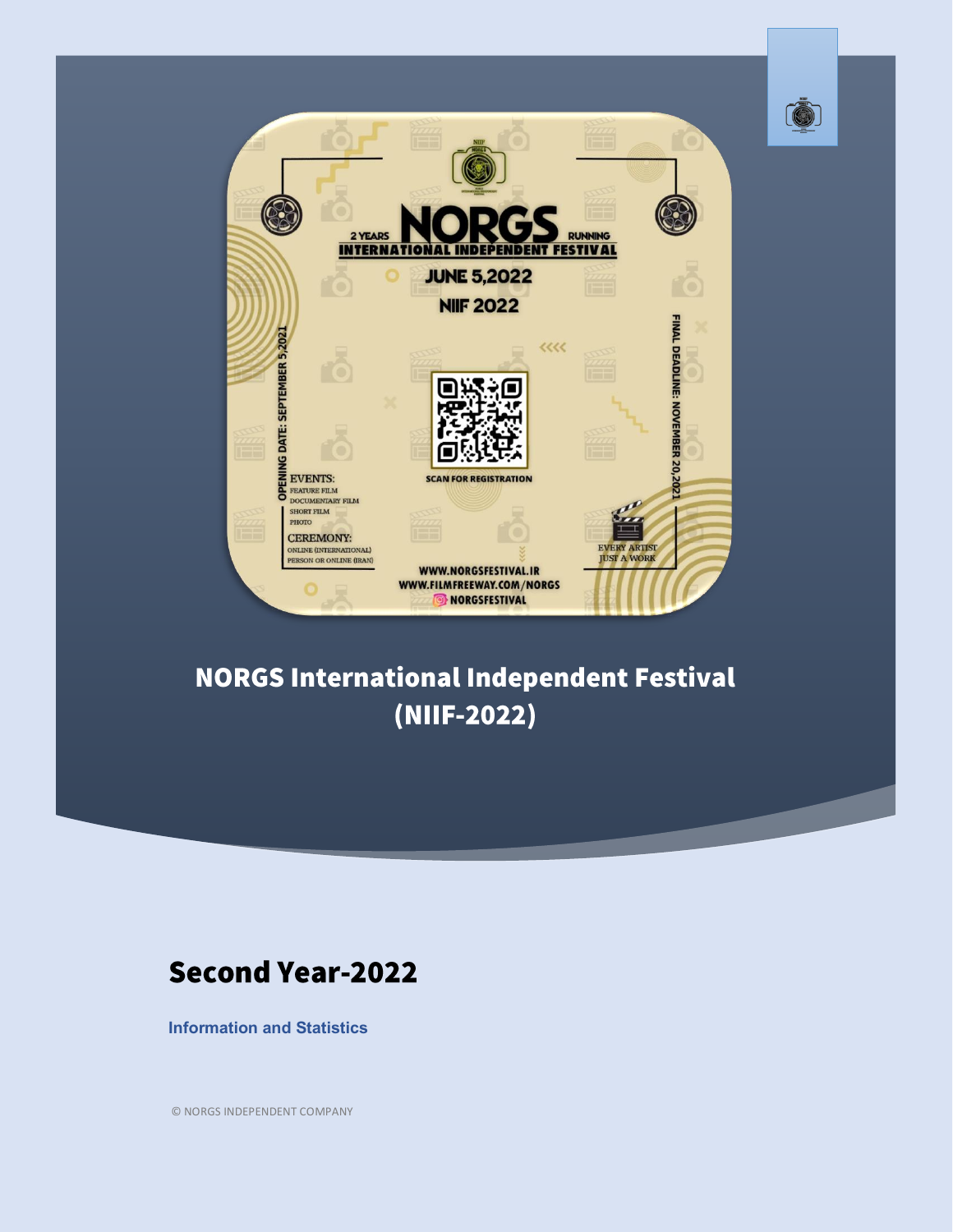

#### **Schedule:**

- ❖ **Opening Date: 2021-09-05**
- ❖ **Regular Deadline: 2021-09-20**
- ❖ **Extended Deadline: 2021-10-20**
- ❖ **Final Deadline: 2021-11-20**
- ❖ **Notification Date: 2022-03-05**
- ❖ **Event Date :2022-06-05**

#### **Referees Committee:**

- ❖ **Film: Valiollah Soltani, Kheirollah Soltani, Omid Esmaili, Amir Nekouzadeh, Abouzar Soltani, Amirhossein Lega, Dr. Ebrahim Salimi Kouchi, Lotfollah Soltani, Amin Esmaili, Arbi Grigorveskom**
- ❖ **Photo: Majeed Iravani, Hojatollah Soltani, Mohammad Soltani**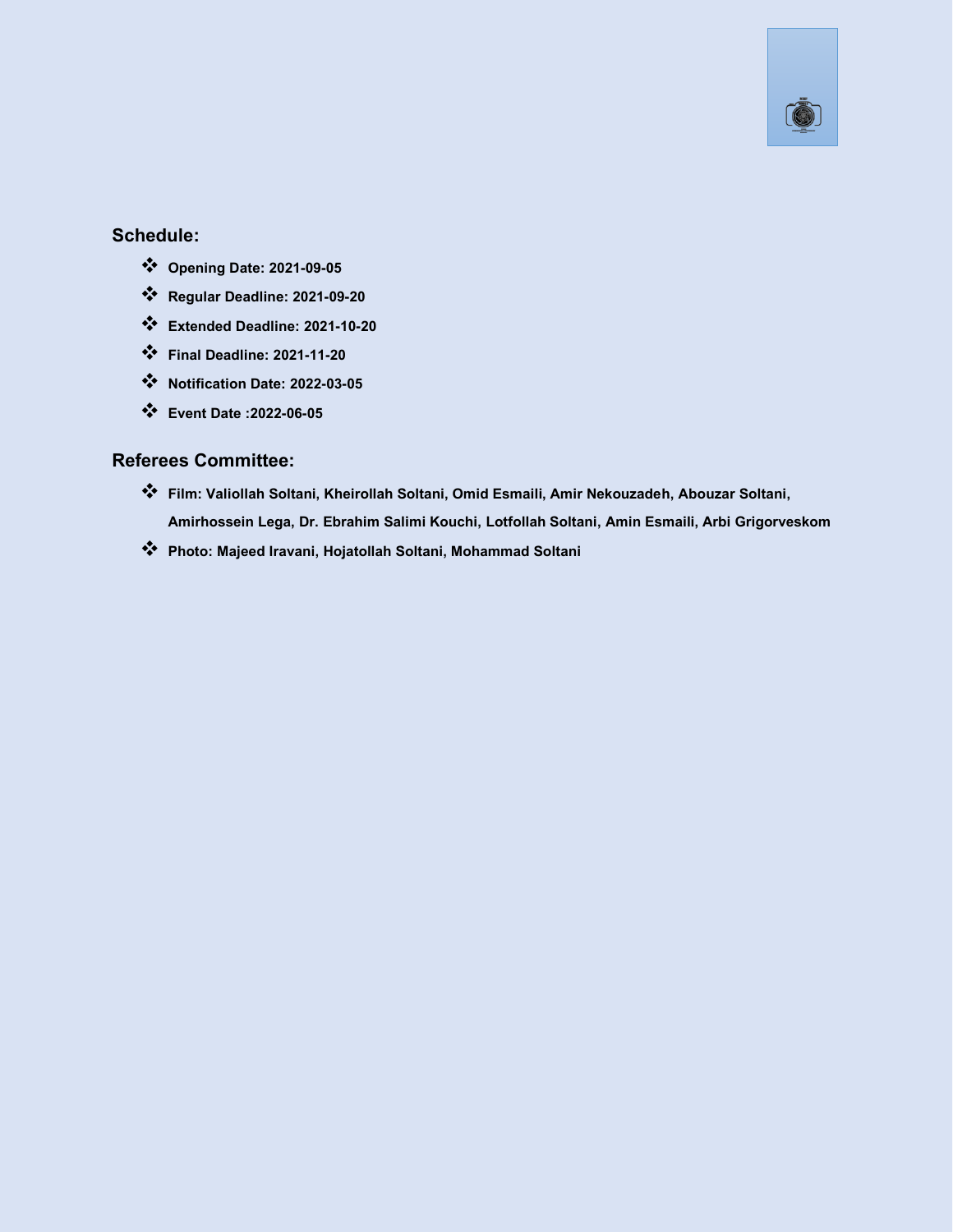

#### **NIIF-Official Selection 2022:**

**Number of selections for each section:**

- ❖ **Fiction ShortFilm = 32;**
- ❖ **Documentary Short Film = 8;**
- ❖ **Short Animation = 8;**
- ❖ **Music Video = 4;**
- ❖ **Feature Film = 5;**
- ❖ **Documentary Film = 13;**
- ❖ **Photo = 10;**
- $\mathbf{\hat{y}}$  **Total = 80.**

#### **NIIF-Winners 2022:**

**Number of winners for each section:**

- ❖ **Short Film = 10- Honorable Mention = 12;**
- ❖ **Feature Film = 7- Honorable Mention = 3;**
- $\bullet \bullet$  **Photo = 4;**
- ❖ **Total = 36.**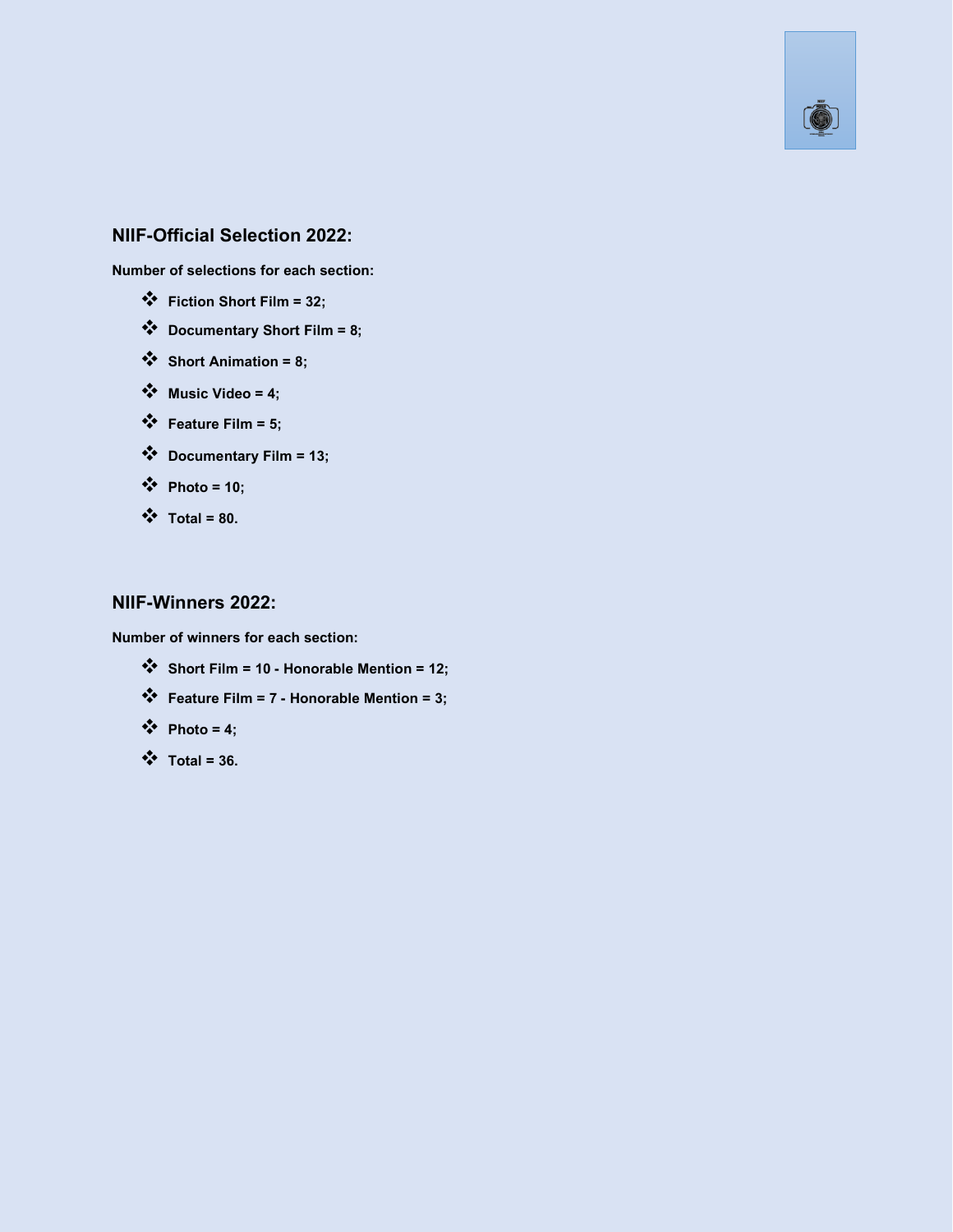



# **Fiction Short Film-Official Selections 2022**

| No.             | <b>Director</b>                                                     | <b>Movie</b>                    | <b>Country</b>        |
|-----------------|---------------------------------------------------------------------|---------------------------------|-----------------------|
| 1               | Abdullah Şahin                                                      | <b>Krampon A.K.A. Cleats</b>    | <b>Turkey</b>         |
| $\overline{2}$  | <b>Agustín Domínguez</b>                                            | <b>Storni</b>                   | <b>Spain</b>          |
| 3               | <b>Alan Hamwan</b>                                                  | <b>A Martyr of The Pen</b>      | <b>United Kingdom</b> |
| 4               | <b>Alireza Biglari</b>                                              | <b>Even From That World</b>     | <b>Iran</b>           |
| $5\phantom{.0}$ | <b>Anaïs Nativel</b>                                                | <b>Join Me</b>                  | <b>France</b>         |
| 6               | Anna Nikolaidis, Theodora<br><b>Madarou, Michail Mavromoustakos</b> | <b>Treatment Value</b>          | Greece                |
| $\overline{7}$  | <b>Chrishantha Surith Fernando</b>                                  | An Orange and The Eye           | <b>Australia</b>      |
| 8               | <b>Direk Bee</b>                                                    | Isolasyon                       | <b>Philippines</b>    |
| 9               | Ehsan soltani                                                       | <b>Malum</b>                    | <b>Iran</b>           |
| 10              | <b>Elham Khazaei</b>                                                | Lullaby                         | <b>Iran</b>           |
| 11              | <b>Fateme Dorostkar</b>                                             | <b>The Butterfly</b>            | <b>Iran</b>           |
| 12              | <b>Fateme Dorostkar</b>                                             | Hami                            | <b>Iran</b>           |
| 13              | <b>Francisco Coronil</b>                                            | <b>Break Both Legs!</b>         | <b>Chile</b>          |
| 14              | <b>Hansoo Kwon</b>                                                  | <b>Noise</b>                    | <b>South Korea</b>    |
| 15              | <b>Heather Waters</b>                                               | <b>The Lost Souls</b>           | <b>Australia</b>      |
| 16              | <b>Jonay García</b>                                                 | <b>The Bathtub</b>              | <b>Spain</b>          |
| 17              | <b>Kim Culetto</b>                                                  | <b>Abhauen</b>                  | <b>Switzerland</b>    |
| 18              | <b>Mahdi Javadifam</b>                                              | <b>Metamorphosis</b>            | Iran                  |
| 19              | <b>Mahdi Kamranirad</b>                                             | <b>Foresters</b>                | <b>Iran</b>           |
| 20              | Mohammad Hossein Zalbak, Ben<br>Cyran                               | <b>Selftherapy</b>              | <b>Belgium</b>        |
| 21              | <b>Mohammad Javad Salehi</b>                                        | <b>Enter space</b>              | Iran                  |
| 22              | <b>Mostafa Safavi Pour</b>                                          | Au                              | <b>Iran</b>           |
| 23              | <b>Nacho Solana</b>                                                 | <b>What Could Have Happened</b> | <b>Spain</b>          |
| 24              | Nicolás Aranda                                                      | <b>My Memories</b>              | <b>Spain</b>          |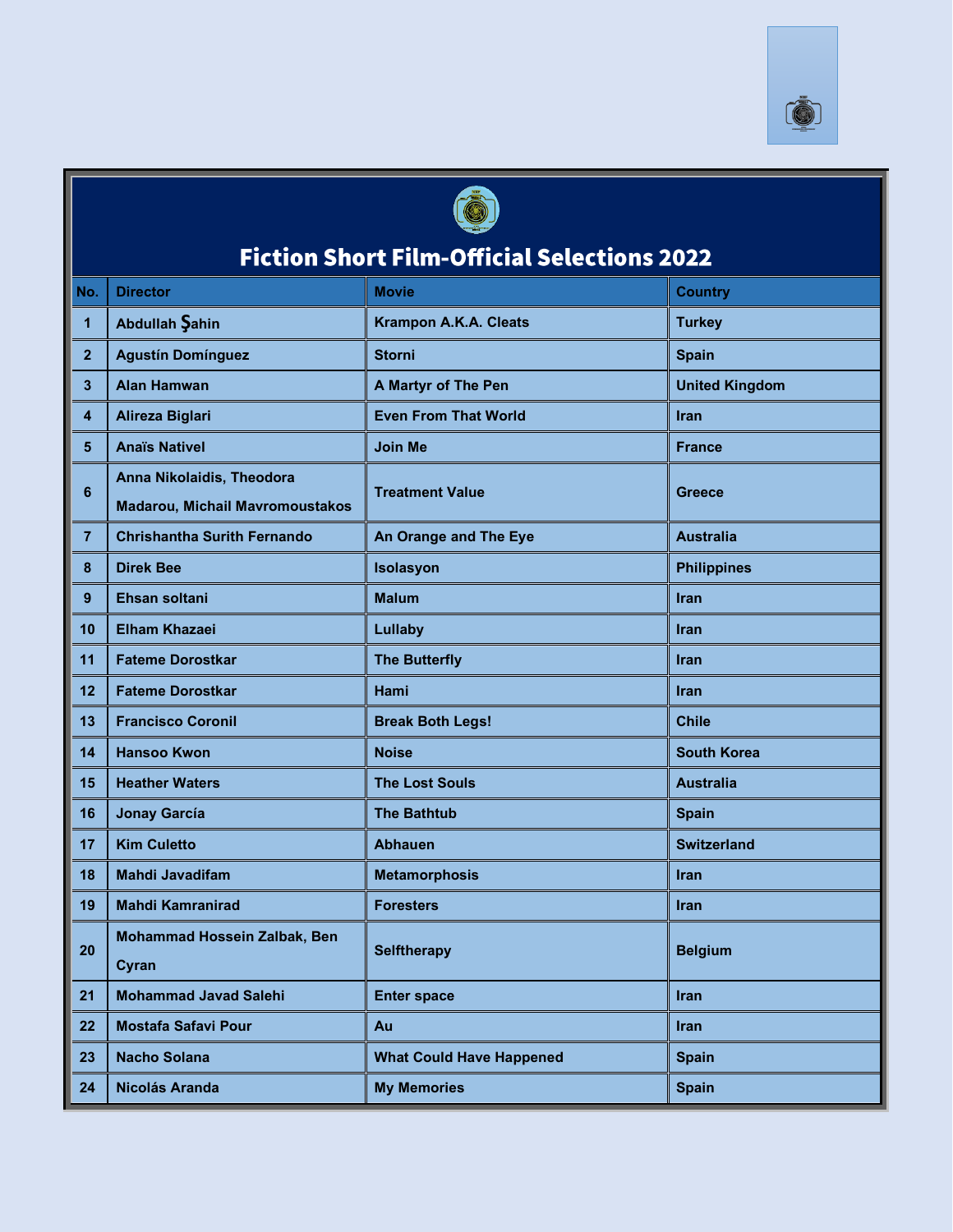



# **Fiction Short Film-Official Selections 2022**

| No. | <b>Director</b>          | <b>Movie</b>                       | <b>Country</b>       |
|-----|--------------------------|------------------------------------|----------------------|
| 25  | <b>Pablo Bautista</b>    | Año Uno                            | <b>Spain</b>         |
| 26  | <b>Piotr Nowak</b>       | <b>Back and forth</b>              | Poland               |
| 27  | <b>Reinis Spaile</b>     | <b>Young Love in a Dirty Place</b> | Latvia               |
| 28  | <b>Roohollah Fakhroo</b> | <b>The Border</b>                  | <b>Iran</b>          |
| 29  | <b>Russell Emanuel</b>   | <b>Routine</b>                     | <b>United States</b> |
| 30  | <b>Sahar Jafarizad</b>   | <b>The Fosterless</b>              | <b>Iran</b>          |
| 31  | <b>Sahar Mahmoudi</b>    | The Two Edges of The Earth         | <b>Iran</b>          |
| 32  | <b>Sam Morgan</b>        | Day One                            | <b>New Zealand</b>   |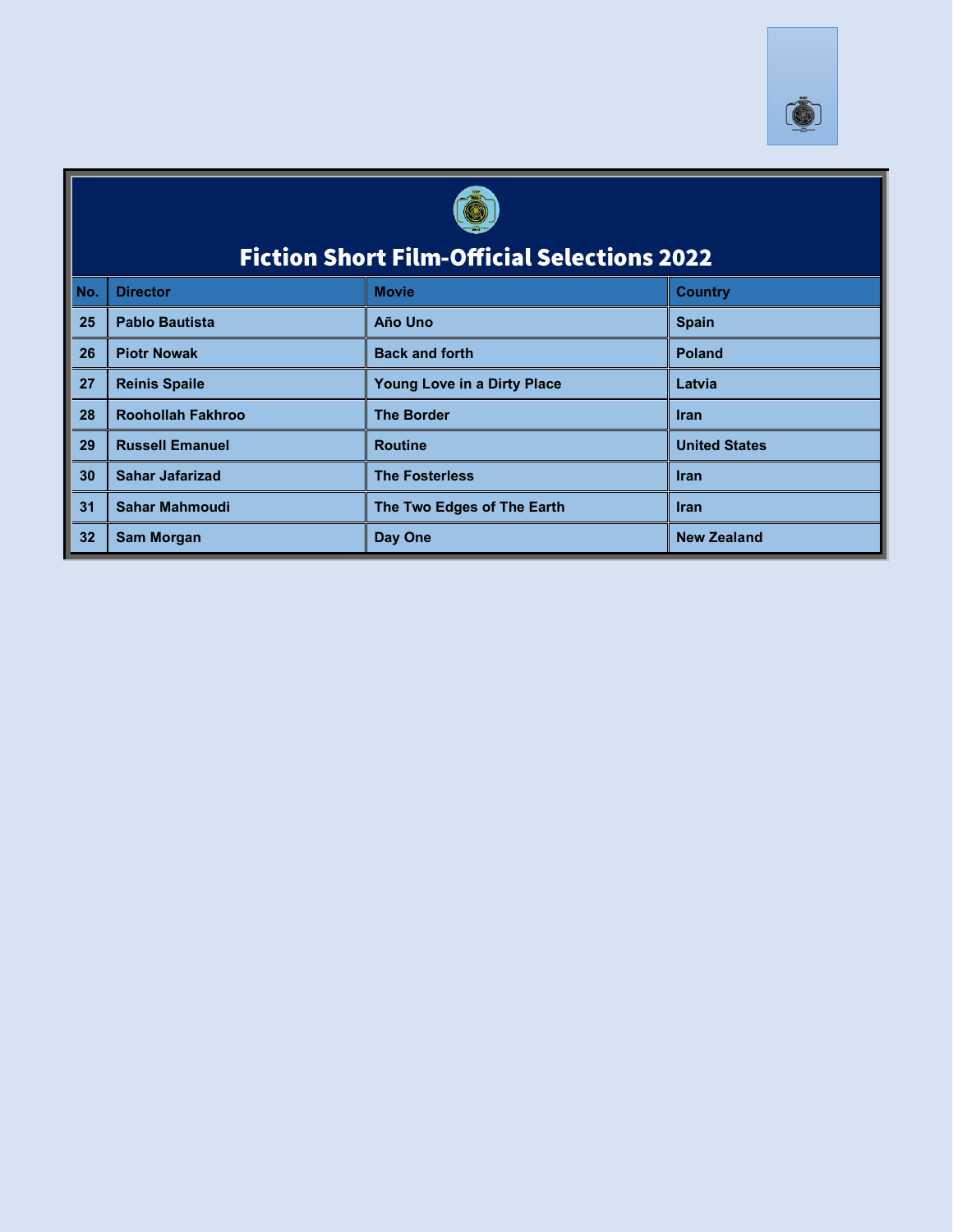



## **Documentary Short Film-Official Selections 2022**

| No.            | <b>Director</b>             | <b>Movie</b>                                               | <b>Country</b>       |
|----------------|-----------------------------|------------------------------------------------------------|----------------------|
|                | Álvaro Martín Sanz          | <b>Aqueducts</b>                                           | <b>Spain</b>         |
| $\overline{2}$ | <b>Bretecher Bretecher</b>  | Les Vierges Consacrées                                     | <b>France</b>        |
| 3              | <b>Francine M Cavanaugh</b> | <b>The People We Serve</b>                                 | <b>United States</b> |
| 4              | Noomen Noomen               | <b>Earth is Home</b>                                       | Tunisia              |
| 5              | <b>Phillip E. Walker</b>    | Black History Month - A Phillip E. Walker<br><b>Memoir</b> | <b>United States</b> |
| 6              | Rafael Navarro Miñón        | <b>Mammifères</b>                                          | <b>Spain</b>         |
| $\overline{7}$ | <b>ShiJie Weng</b>          | I Have a Dream, A Movie Dream                              | <b>Spain</b>         |
| 8              | Thiago B. Mendonca          | <b>Isadora's Karaoke</b>                                   | <b>Brazil</b>        |



## **Short Animation-Official Selections 2022**

| No.              | <b>Director</b>       | <b>Movie</b>              | <b>Country</b>       |
|------------------|-----------------------|---------------------------|----------------------|
| 1                | <b>Felix Swahn</b>    | <b>Being a Dog</b>        | <b>Sweden</b>        |
| $\overline{2}$   | Hossein Javadzadeh    | <b>Day After Tomorrow</b> | <b>Iran</b>          |
| 3                | <b>Kaveh Kanani</b>   | <b>The library</b>        | <b>Iran</b>          |
| $\boldsymbol{4}$ | Nicolas P. Villarreal | On/Off                    | <b>Argentina</b>     |
| 5                | <b>Omid Seifi</b>     | <b>Sun</b>                | <b>Iran</b>          |
| 6                | <b>Piero Tonin</b>    | <b>Mooozart</b>           | <b>Italy</b>         |
| $\overline{7}$   | Shayan Naghibi        | <b>The Hands</b>          | <b>Iran</b>          |
| 8                | <b>Stefie Gan</b>     | Journey Across the Bridge | <b>United States</b> |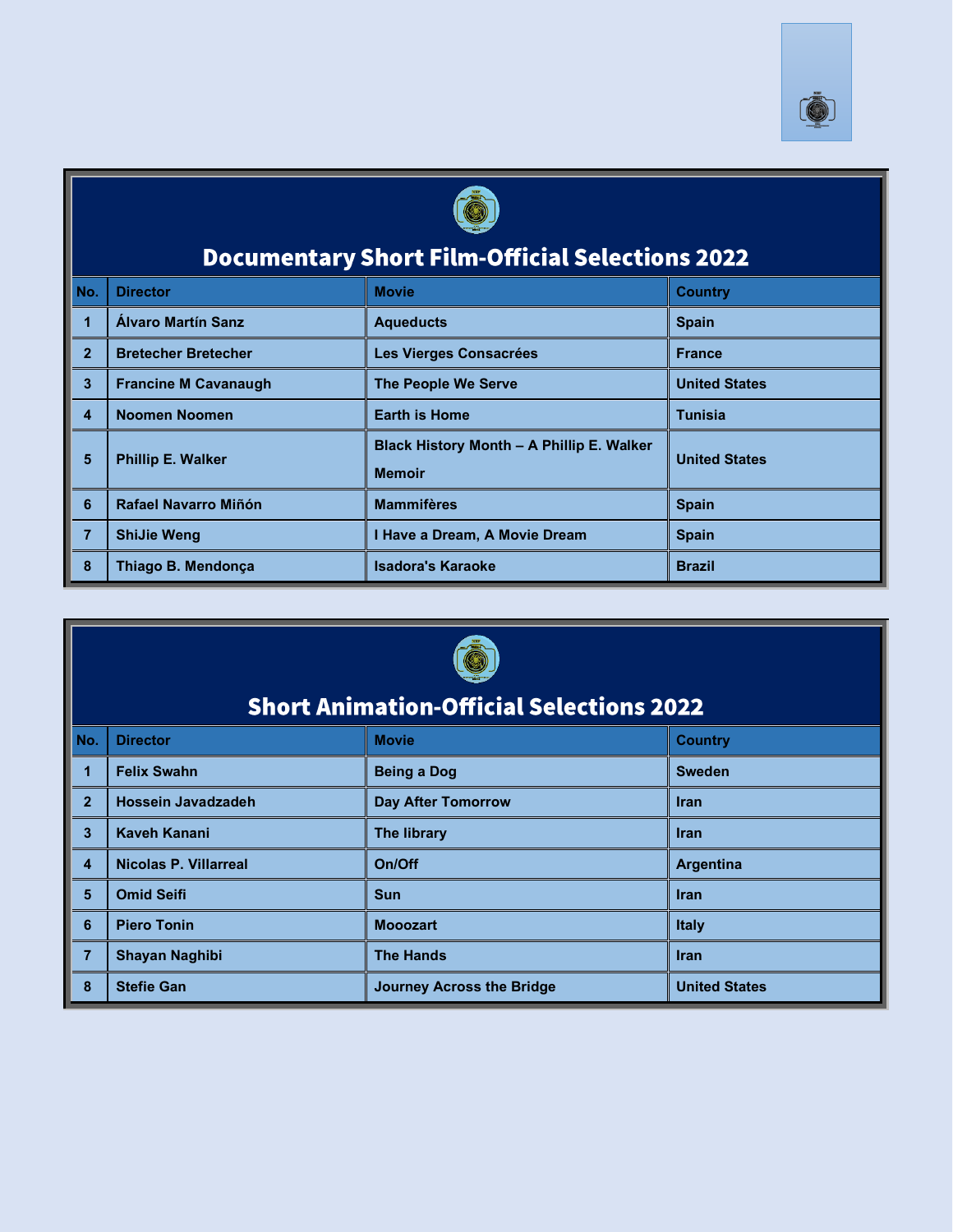



# Music Video-Official Selections 2022

| No. | <b>I</b> Director                    | <b>Movie</b>                        | <b>Country</b>       |
|-----|--------------------------------------|-------------------------------------|----------------------|
|     | <b>Bernardo Quesney</b>              | <b>Megalomania</b>                  | <b>Chile</b>         |
|     | <b>Chris Oledude Owens</b>           | <b>George Floyd Say Their Names</b> | <b>United States</b> |
|     | <b>Claudio Melis, Karsten Zinser</b> | Occhiali Da Vista                   | <b>Italy</b>         |
|     | <b>Hadi Manavipour</b>               | <b>Sit Biyarem</b>                  | <b>Iran</b>          |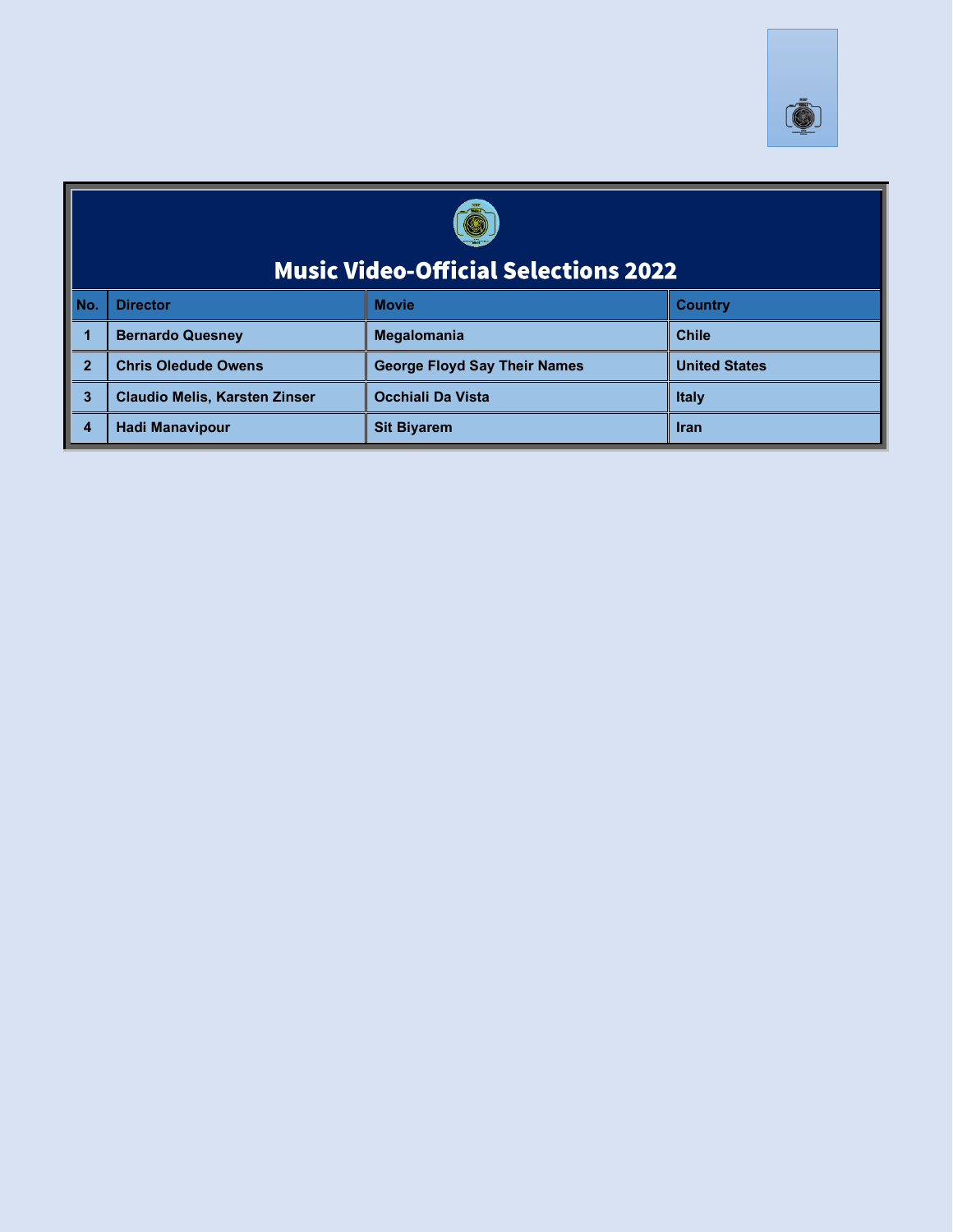



# **Feature Film-Official Selections 2022**

| No.          | <b>Director</b>               | <b>Movie</b>    | <b>Country</b>       |
|--------------|-------------------------------|-----------------|----------------------|
|              | <b>Luiz Rosemberg Filho</b>   | The princes     | <b>Brazil</b>        |
| $\mathbf{2}$ | Railane Borges, Matías Palma  | <b>November</b> | <b>Brazil</b>        |
| 3            | <b>Richard Douglas Jensen</b> | No Man's Law    | <b>United States</b> |
|              | <b>Russell Emanuel</b>        | <b>Wisper</b>   | <b>United States</b> |
|              | <b>Shekh al Mamun</b>         | Perm            | Korea, Republic of   |



|                      | another comment                                  |                                                   |                      |  |  |
|----------------------|--------------------------------------------------|---------------------------------------------------|----------------------|--|--|
|                      | <b>Documentary Film-Official Selections 2021</b> |                                                   |                      |  |  |
| No.                  | <b>Director</b>                                  | <b>Country</b>                                    |                      |  |  |
|                      | <b>Alfonso Burgos Risco</b>                      | La Soledad De Los Que No Existen                  | <b>Spain</b>         |  |  |
| $\overline{2}$       | <b>Andrea Lodovichetti</b>                       | <b>Pescamare</b>                                  | <b>Italy</b>         |  |  |
| $\mathbf{3}$         | <b>David Serero</b>                              | The United States of Fashion Designer Elie Tahari | <b>United States</b> |  |  |
| $\overline{4}$       | <b>Dinesh Lakhanpal</b>                          | The Wounded Souls of The Rann                     | India                |  |  |
| 5                    | <b>Jivko Konstantinov</b>                        | <b>Antarctica - White Lover</b>                   | <b>United States</b> |  |  |
| ı<br>$6\phantom{1}6$ | Lara Lee                                         | K <sub>2</sub> and The Invisible Footmen          | <b>Bulgaria</b>      |  |  |
| $\overline{7}$       | <b>Luiz Fonseca</b>                              | O Cerco, Uma Guerra Contra O Império              | <b>Brazil</b>        |  |  |
| 8                    | <b>María Esther Martín Pineda</b>                | Huellas, Relatos De Amor Y Violencias Desde Lo    | <b>Spain</b>         |  |  |
| 9                    | <b>Maria Gisèle Royo</b>                         | Nise, A Journey in The Nagation of Love           | <b>Spain</b>         |  |  |
| 10                   | <b>Mark Rose</b>                                 | <b>Alaska Long Hunters</b>                        | <b>Albany</b>        |  |  |
| 11                   | <b>Roohollah Fakhroo</b>                         | <b>Morad</b>                                      | <b>Iran</b>          |  |  |
| 12                   | <b>Sas Carey</b>                                 | <b>Transition</b>                                 | <b>United States</b> |  |  |
| 13                   | <b>Svetlana Cemin</b>                            | <b>Monk Arsenije</b>                              | <b>United States</b> |  |  |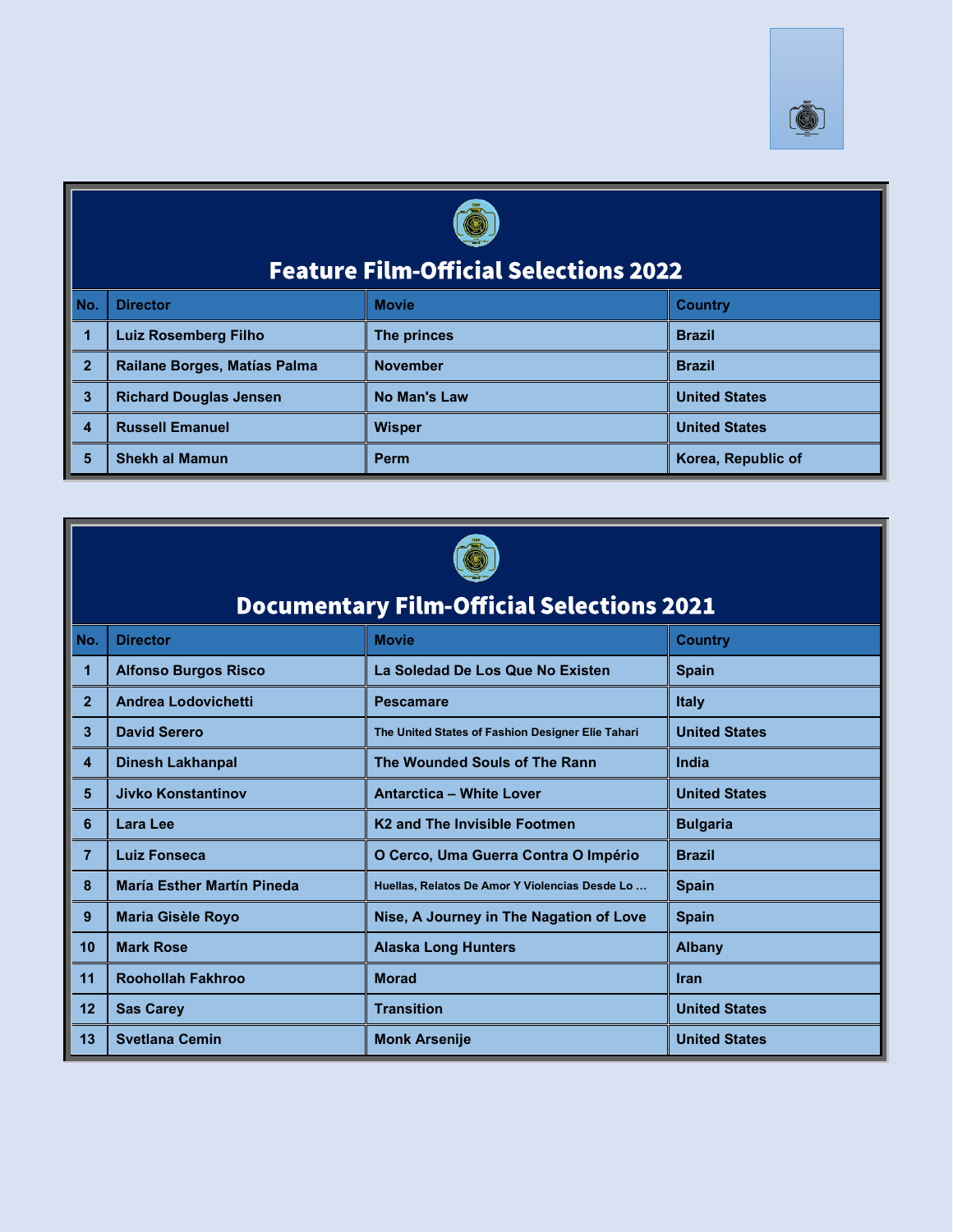



### **Photo-Official Selections 2022**

| No.            | <b>Director</b>               | <b>Movie</b>                            | <b>Country</b>  |
|----------------|-------------------------------|-----------------------------------------|-----------------|
|                | Anna Laza                     | <b>Metaphysical Body Landscapes</b>     | Romania         |
| $\overline{2}$ | <b>Anna Laza</b>              | <b>Metaphysical Body Landscapes</b>     | Romania         |
| 3              | Hamed Asgharzadeh Marghmaleki | A Window to itself (Social Documentary) | <b>Iran</b>     |
| 4              | Hamed Asgharzadeh Marghmaleki | A Window to itself (Social Documentary) | <b>Iran</b>     |
| 5              | <b>Jivko Konstantinov</b>     | <b>Antarctica</b>                       | <b>Bulgaria</b> |
| 6              | <b>Jivko Konstantinov</b>     | <b>Antarctica</b>                       | <b>Bulgaria</b> |
|                | <b>Kang Le</b>                | Moths at the beginning of The Century   | <b>Taiwan</b>   |
| 8              | Kicca Tommasi                 | The Space We Live In                    | <b>Italy</b>    |
| 9              | Kicca Tommasi                 | The Space We Live In                    | <b>Italy</b>    |
| 10             | <b>Muhammad Gharibi</b>       | <b>Angels</b>                           | <b>Iran</b>     |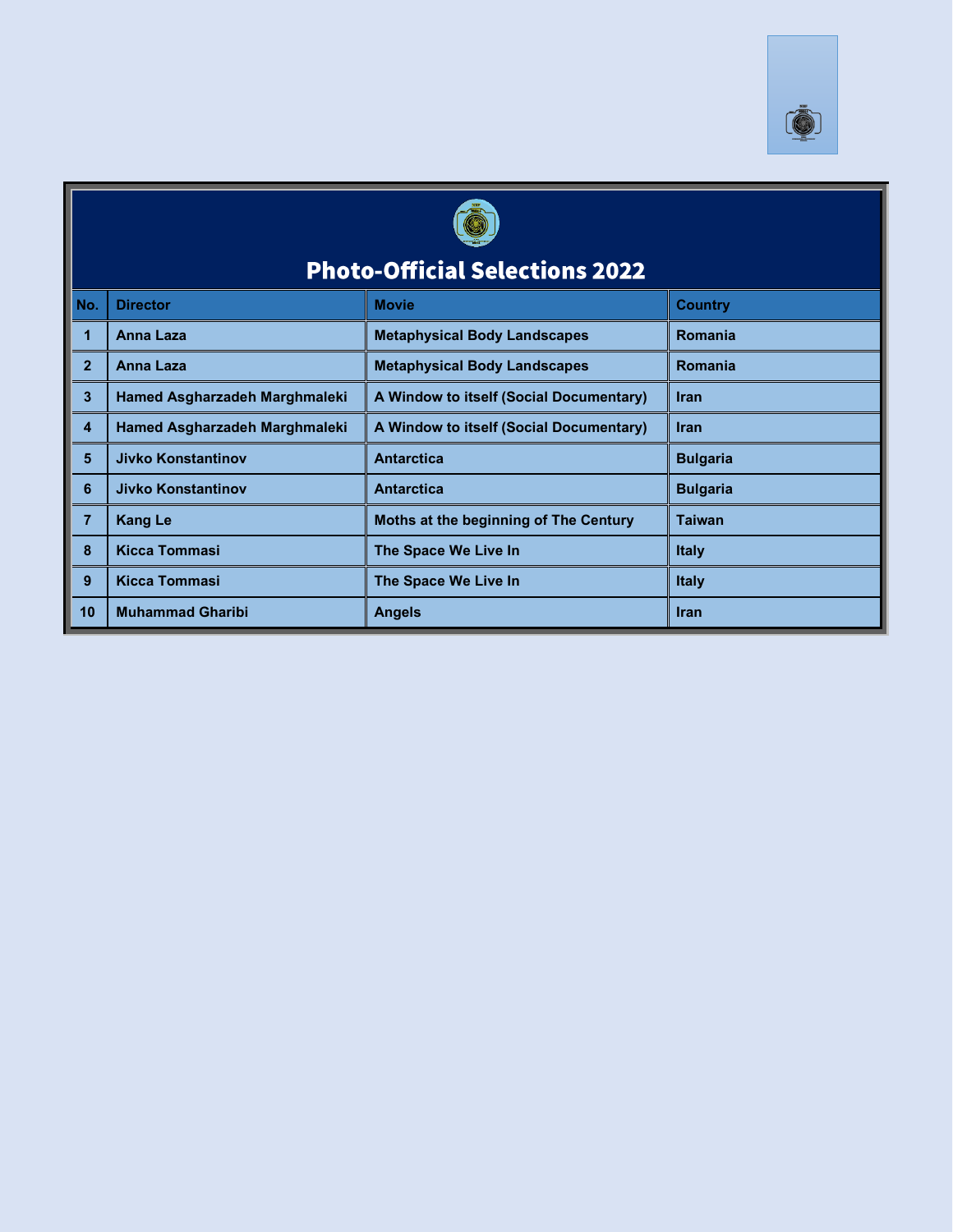



### **Short Film-Winners 2022**

| No.               | <b>Director</b>                    | <b>Movie</b>                            | <b>Country</b>     | <b>Prize</b>                                                                                         |  |
|-------------------|------------------------------------|-----------------------------------------|--------------------|------------------------------------------------------------------------------------------------------|--|
| 1                 | <b>Anaïs Nativel</b>               | <b>Join Me</b>                          | <b>France</b>      | <b>The Best Fiction Short Film:</b><br><b>Certificate-Official selected for the</b><br>next festival |  |
| $\overline{2}$    | <b>Chrishantha Surith Fernando</b> | An Orange and The Eye                   | <b>Australia</b>   | <b>The Best Director: Certificate</b>                                                                |  |
| 3                 | <b>Sahar Jafarizad</b>             | <b>The Fosterless</b>                   | <b>Iran</b>        | The Best Screenplay: Certificate                                                                     |  |
| 4                 | <b>Se Rim Yang</b>                 | <b>Noise</b>                            | South Korea        | The Best Editor: Certificate                                                                         |  |
| 5                 | Ilja Baumeier, Saladin Dellers     | <b>Abhauen</b>                          | <b>Switzerland</b> | <b>The Best Actor: Certificate</b>                                                                   |  |
| 6                 | <b>Anna Stefaniak</b>              | <b>Back and forth</b>                   | <b>Poland</b>      | <b>The Best Actress: Certificate</b>                                                                 |  |
| $\overline{7}$    | <b>Alvaro Martín Sanz</b>          | <b>Aqueducts</b>                        | <b>Spain</b>       | The Best Documentary Film:<br><b>Certificate</b>                                                     |  |
| 8                 | <b>Nicolas P. Villarreal</b>       | On/Off                                  | <b>Argentina</b>   | <b>The Best Short Animation:</b><br><b>Certificate</b>                                               |  |
| 9                 | <b>Bernardo Quesney</b>            | Megalomania                             | Chile              | The Best Music Video: Certificate                                                                    |  |
| 10                | <b>Vahid Yaraymadi</b>             | <b>Even From That World</b>             | Iran               | <b>The Best Music: Certificate</b>                                                                   |  |
| 11                | <b>Roohollah Fakhroo</b>           | <b>The Border</b>                       | Iran               | <b>Honorable Mention (Fiction Short</b> )<br>Film): Certificate                                      |  |
| $12 \overline{ }$ | <b>Paniz Amini</b>                 | <b>Metamorphosis</b>                    | <b>Iran</b>        | <b>Honorable Mention (Actress):</b><br><b>Certificate</b>                                            |  |
| 13                | <b>Wada Muñoz</b>                  | Año Uno                                 | <b>Spain</b>       | <b>Honorable Mention (Actress):</b><br><b>Certificate</b>                                            |  |
| 14                | <b>Harmanjeet Singh</b>            | <b>An Orange and The</b><br><b>Eye</b>  | <b>Australia</b>   | <b>Honorable Mention (Actor):</b><br><b>Certificate</b>                                              |  |
| 15                | <b>Bretecher Bretecher</b>         | <b>Les Vierges</b><br><b>Consacrées</b> | <b>France</b>      | <b>Honorable Mention (Documentary</b><br><b>Short Film): Certificate</b>                             |  |
| 16                | <b>Hossein Javadzadeh</b>          | <b>Day After Tomorrow</b>               | Iran               | <b>Honorable Mention (Animation):</b><br><b>Certificate</b>                                          |  |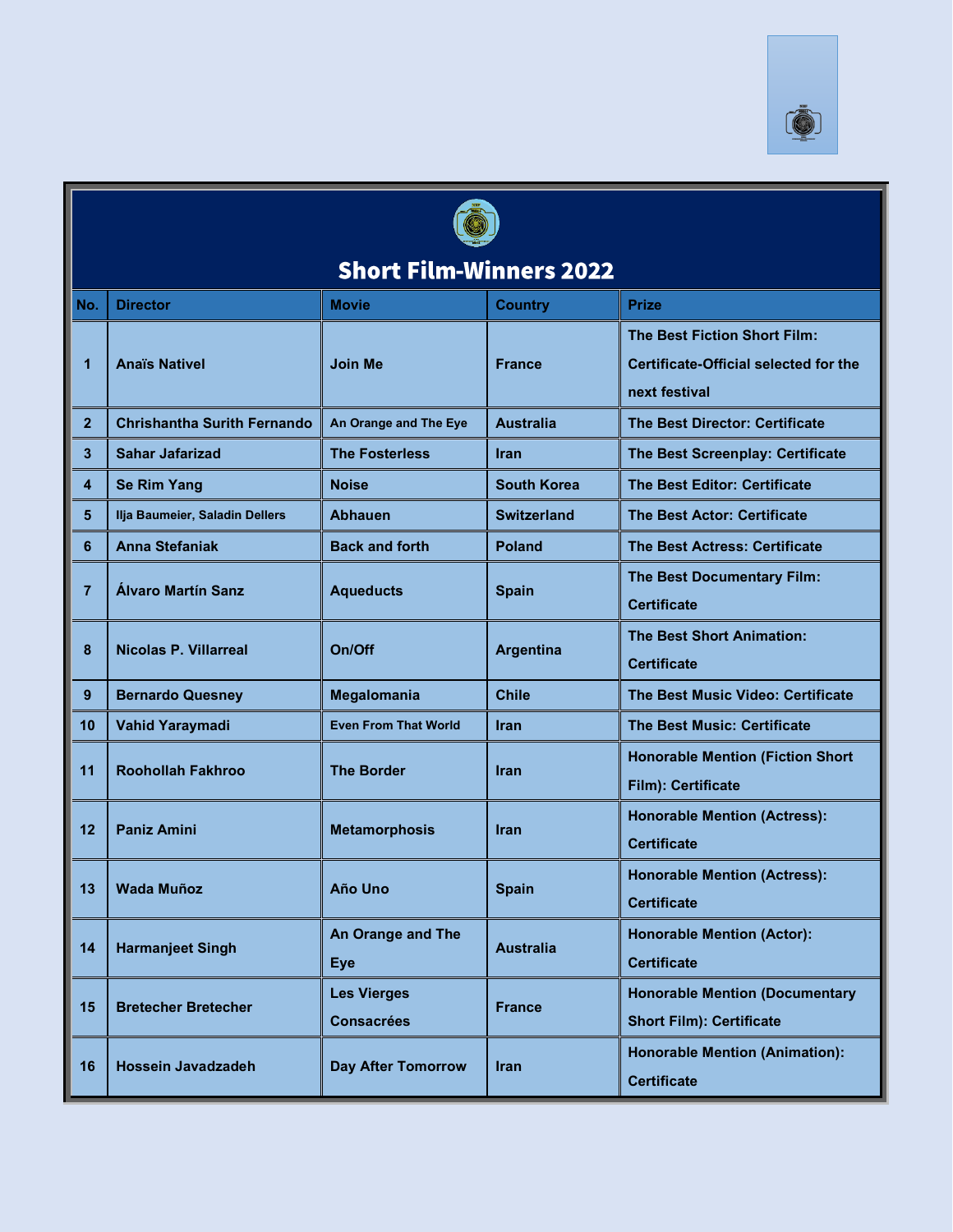



### **Short Film-Winners 2022**

|     | <u>IIVI 3 I ISIII TUIIIIISI 9 AVAA</u> |                                      |                |                                                               |  |
|-----|----------------------------------------|--------------------------------------|----------------|---------------------------------------------------------------|--|
| No. | <b>Director</b>                        | <b>Movie</b>                         | <b>Country</b> | <b>Prize</b>                                                  |  |
| 17  | <b>Omid Seifi</b>                      | <b>Sun</b>                           | <b>Iran</b>    | <b>Honorable Mention (Animation):</b><br><b>Certificate</b>   |  |
| 18  | <b>Shayan Naghibi</b>                  | <b>The Hands</b>                     | <b>Iran</b>    | <b>Honorable Mention (Animation):</b><br><b>Certificate</b>   |  |
| 19  | <b>Sahar Jafarizad</b>                 | <b>The Fosterless</b>                | <b>Iran</b>    | <b>Honorable Mention (Director):</b><br><b>Certificate</b>    |  |
| 20  | <b>Sahar Mahmoudi</b>                  | The Two Edges of<br><b>The Earth</b> | <b>Iran</b>    | <b>Honorable Mention (Director):</b><br><b>Certificate</b>    |  |
| 21  | <b>Majid Yusefi</b>                    | <b>Malum</b>                         | <b>Iran</b>    | <b>Honorable Mention (Editor):</b><br><b>Certificate</b>      |  |
| 22  | <b>Hadi Manavipour</b>                 | <b>Sit Biyarem</b>                   | <b>Iran</b>    | <b>Honorable Mention (Music Video):</b><br><b>Certificate</b> |  |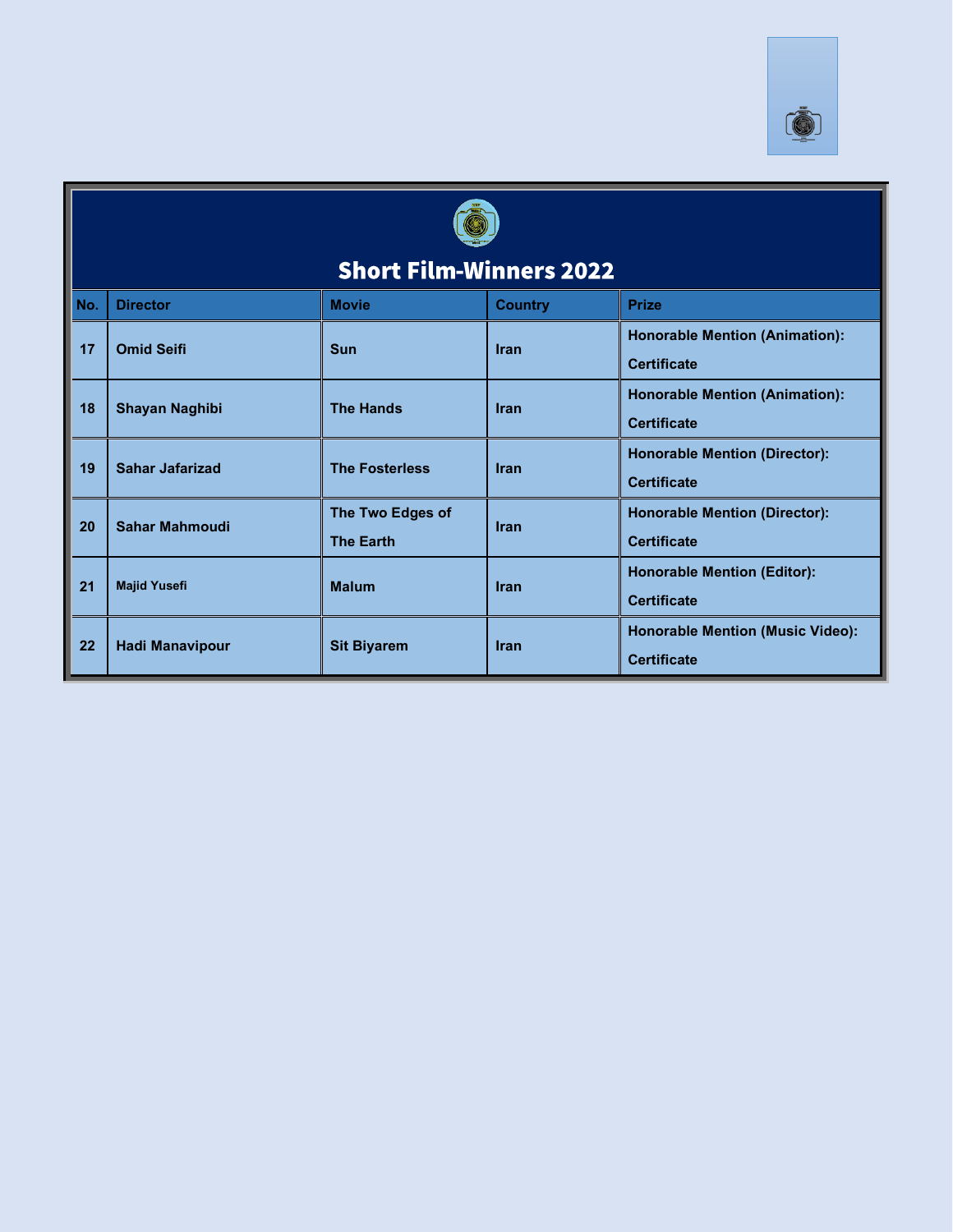



### **Feature Film-Winners 2022**

| No.            | <b>Director</b>                               | <b>Movie</b>                                      | <b>Country</b>        | <b>Prize</b>                                                                   |  |
|----------------|-----------------------------------------------|---------------------------------------------------|-----------------------|--------------------------------------------------------------------------------|--|
| $\mathbf{1}$   | <b>Shekh al Mamun</b>                         | <b>Perm</b>                                       | Korea, Republic<br>of | The Best Feature Film: Certificate-<br>Official selected for the next festival |  |
| $\overline{2}$ | <b>Railane Borges,</b><br><b>Matías Palma</b> | <b>November</b>                                   | <b>Brazil</b>         | <b>The Best Director: Certificate</b>                                          |  |
| 3              | <b>Maria Gisèle Royo</b>                      | Nise, A Journey in The<br><b>Nagation of Love</b> | <b>Spain</b>          | The Best Screenplay: Certificate                                               |  |
| 4              | <b>Kim Jong Tae</b>                           | <b>Perm</b>                                       | Korea, Republic<br>of | <b>The Best Actor: Certificate</b>                                             |  |
| 5 <sup>5</sup> | Lara Lazaretti                                | <b>November</b>                                   | <b>Brazil</b>         | <b>The Best Actress: Certificate</b>                                           |  |
| 6              | Lara Lee                                      | K <sub>2</sub> and The Invisible Footmen          | <b>United States</b>  | The Best Documentary Film:<br><b>Certificate</b>                               |  |
| $\overline{7}$ | <b>APMMusic-Audio</b><br>Jungle               | <b>Alaska Long Hunters</b>                        | <b>Albany</b>         | <b>The Best Music: Certificate</b>                                             |  |
| 8              | Andrea Lodovichetti                           | <b>Pescamare</b>                                  | <b>Italy</b>          | <b>Honorable Mention (Documentary</b><br>Film): Certificate                    |  |
| 9              | <b>Dinesh Lakhanpal</b>                       | <b>The Wounded Souls of The</b><br>Rann           | India                 | <b>Honorable Mention (Documentary</b><br>Film): Certificate                    |  |
| 10             | <b>Sas Carey</b>                              | <b>Transition</b>                                 | <b>United States</b>  | <b>Honorable Mention (Documentary</b><br>Film): Certificate                    |  |